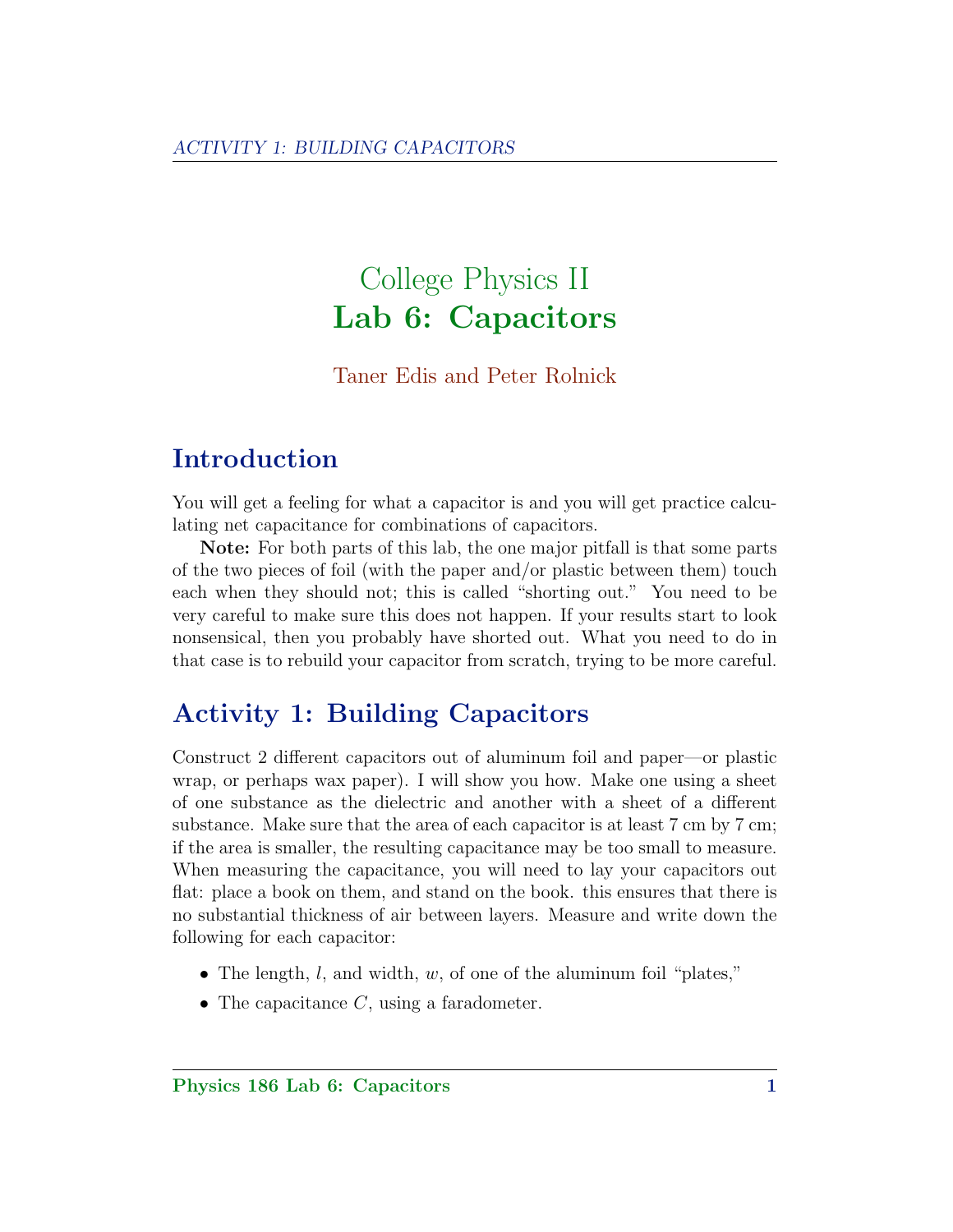• The total thickness of the material between the plates, using a micrometer.

The capacitance C of a capacitor of plate area A and plate separation  $d$  is:

$$
C = \frac{\kappa \epsilon_0 A}{d}
$$

where  $\epsilon_0 = 8.85 \times 10^{-12} \text{ F/m}.$ 

Since  $A = lw$ , you can solve this equation for  $\kappa$  in terms of measured quantities and  $\epsilon_0$ :

$$
\kappa = \frac{dC}{\epsilon_0 lw}
$$

You should get  $\kappa > 1$ . Compare your results for  $\kappa$  with at least one other lab group.

#### To hand in for activity 1

- Measurements for  $l, w$  and  $C$  for each of the two capacitors,
- Result of calculation of  $\kappa_{\text{plastic wrap}}$  and  $\kappa_{\text{paper}}$ . Include equations used and value of d used in each case.
- Comparisons with other lab groups.

### Activity 2: Combining Capacitors

Build a third capacitor using multiple sheets of paper or of plastic (but not both) as the dielectric. Make sure that the third capacitor is different in some way from either of the first two.

Lay a piece of paper under each of your capacitors (make sure the area of the paper is bigger than the area of either plate), roll up each of your three capacitors into a cylinder, and tape each cylinder so that it doesn't unroll. Re-measure the capacitance of the first two—they will have changed noticeably from when they were being squashed by your book, and measure the capacitance of the third. Draw diagrams for the following combinations of your three capacitors: